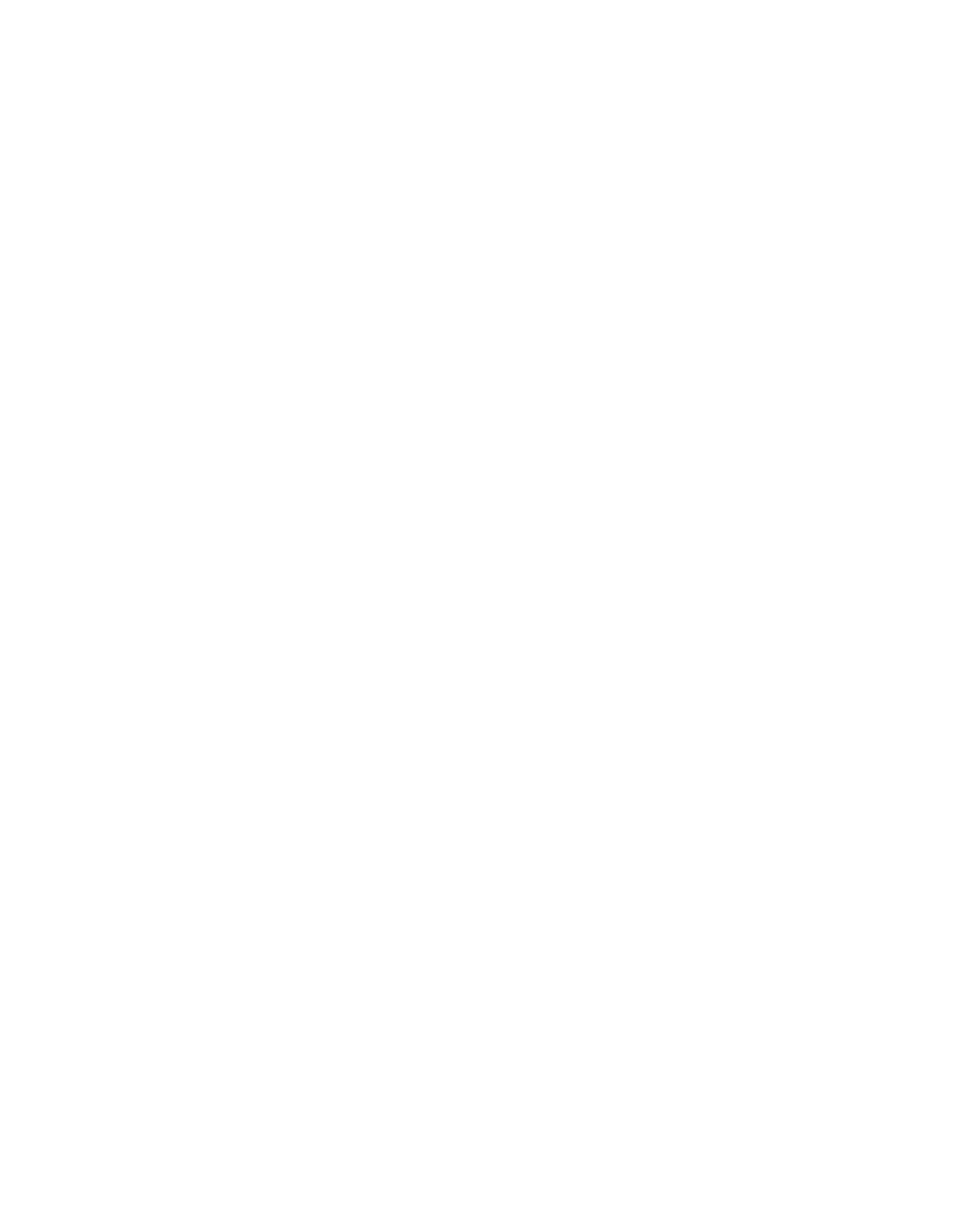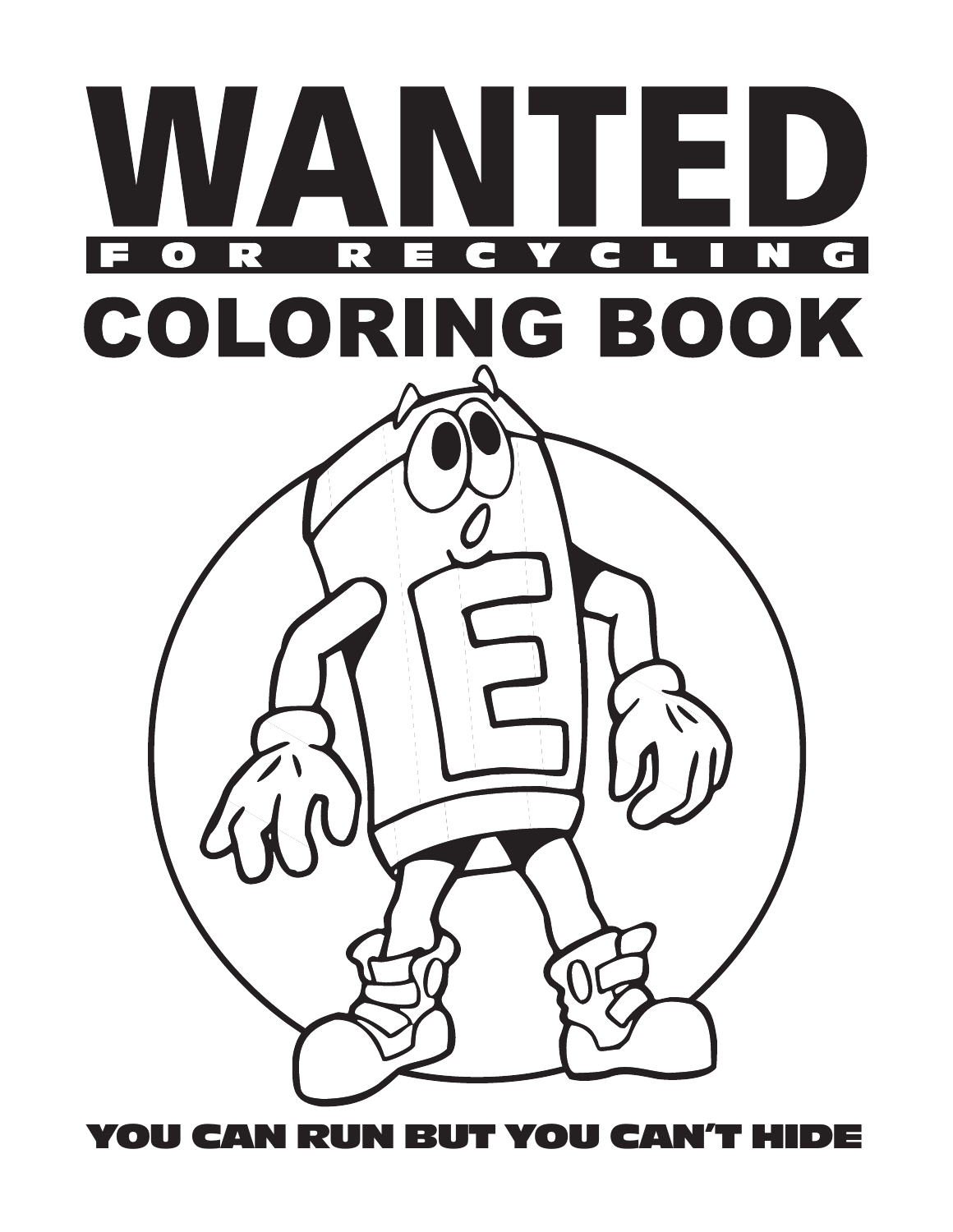#### MILK JUG GUY

**ALIASES:** #2, HDPE. **PROFILE:** When recycled, Milk Jug Guy and the #2 Bottle Family can be put to work making car parts, plastic lumber, dog houses, fencing, mail box posts, shopping carts and curbside recycling bins. They can be identified by their  $\overline{2}$  tattoo.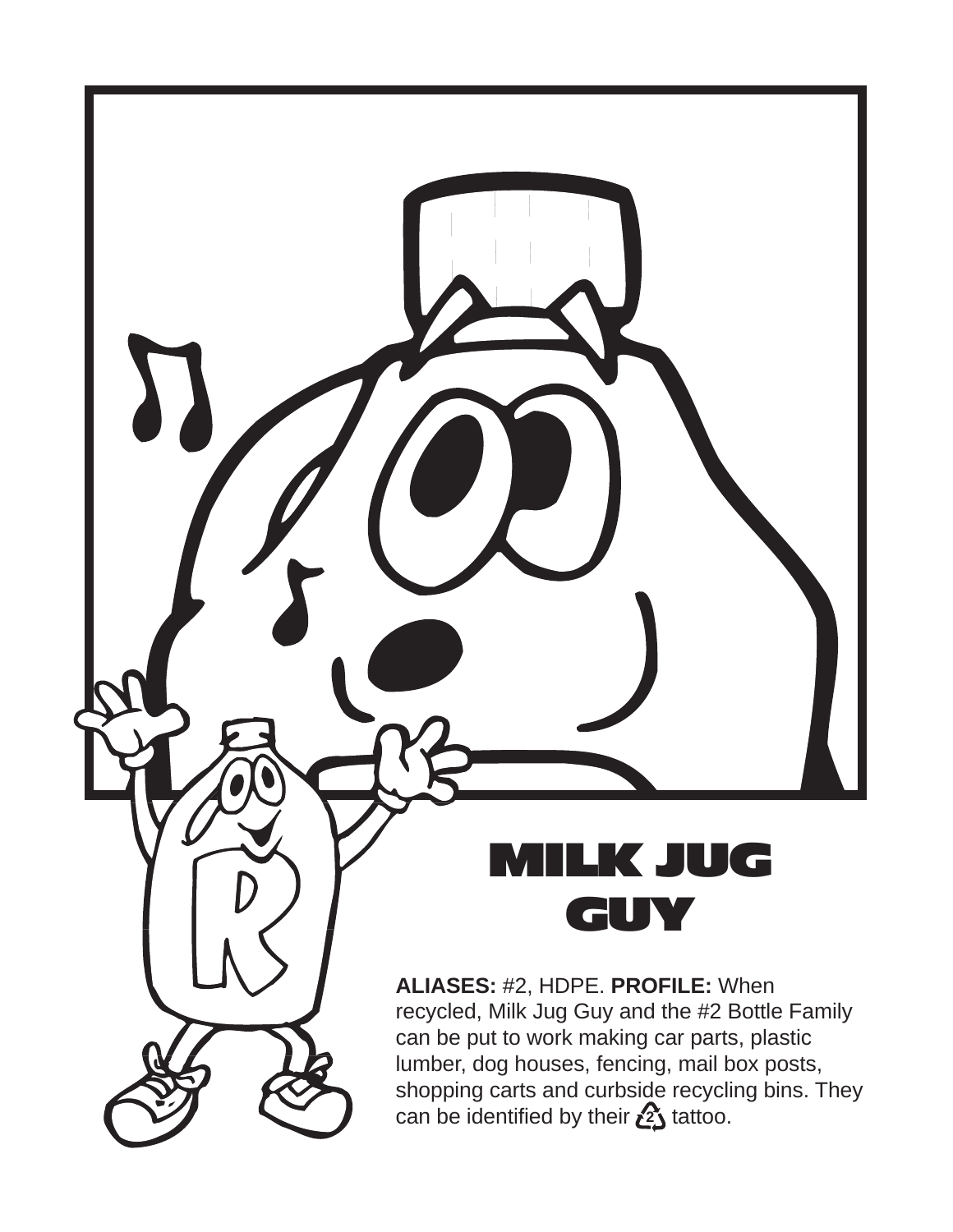#### NEWS GU

**ALIAS:** The Paper. **PROFILE:** Recycling is a black and white issue with Newspaper Guy. He can be recycled into pencils, notebook paper, grocery bags and newspapers. His cronies include Office Paper Guy and Computer Paper Guy, who also are wanted for recycling.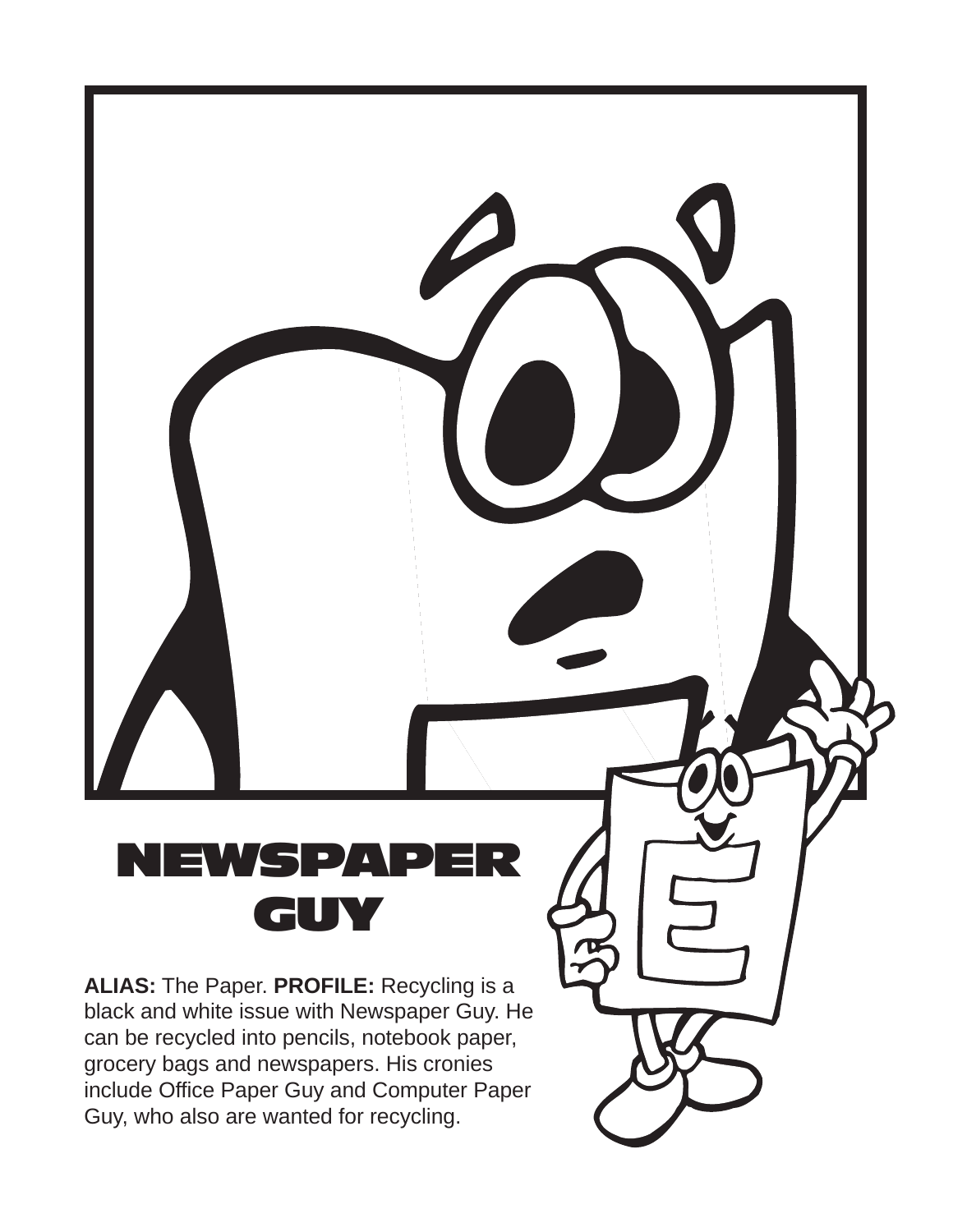**ALIAS:** Juice. **PROFILE:** It's the LAW to recycle Battery Guy in South Carolina! It's easy, too. Just turn him in when you buy a new lead-acid battery for your car or truck.

BATTERY

U W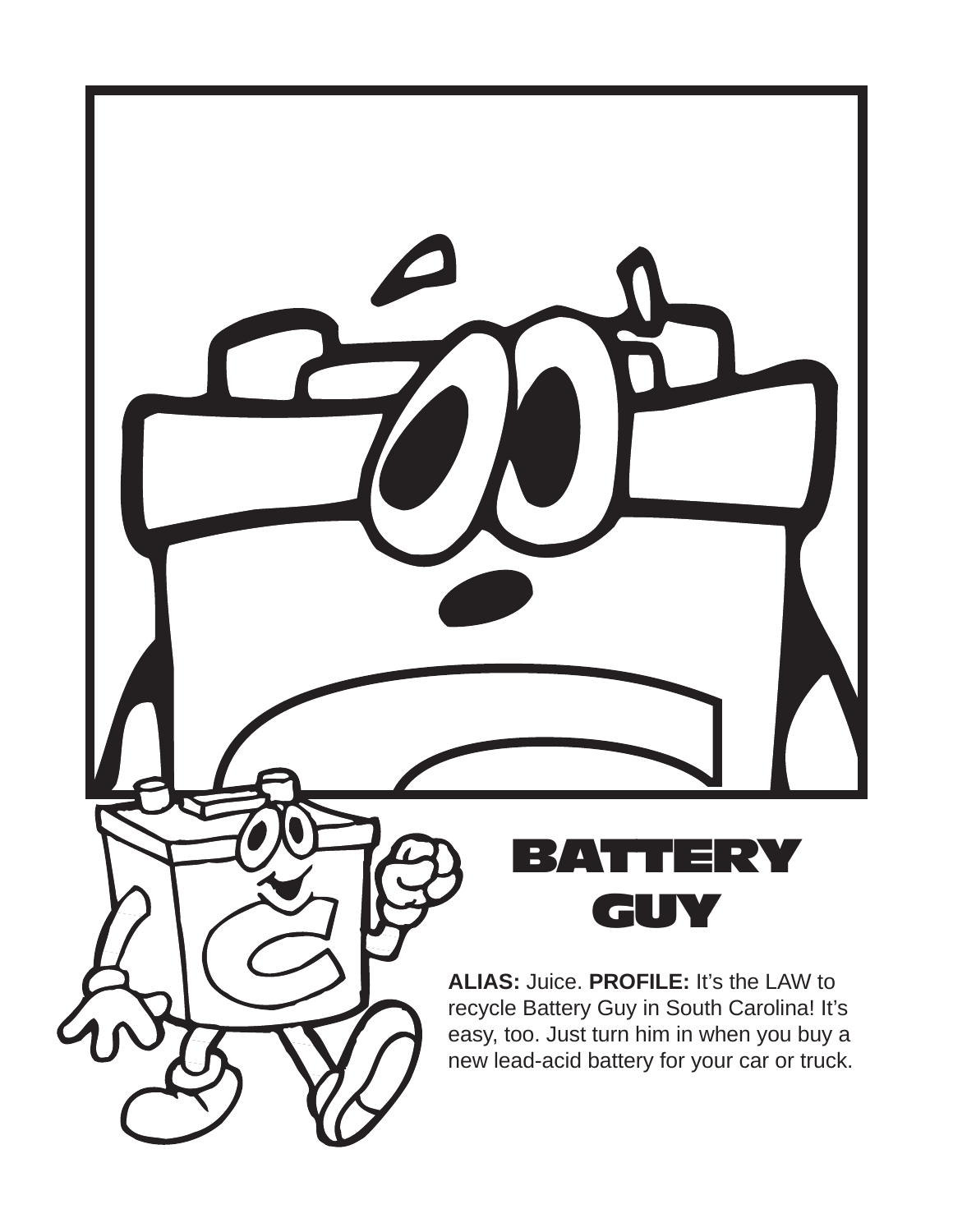### PLAST BOTTLE GUY

**ALIASES:** #1, PETE. **PROFILE:** Plastic Bottle Guy can be recycled into T-shirts, backpacks, lunch and tote bags and carpet. Remember to recycle his accomplices, such as shampoo and water bottles as well as 12-, 16- and 20-ounce soft drink bottles. They all have a  $\mathcal{L}_\lambda$  tattoo.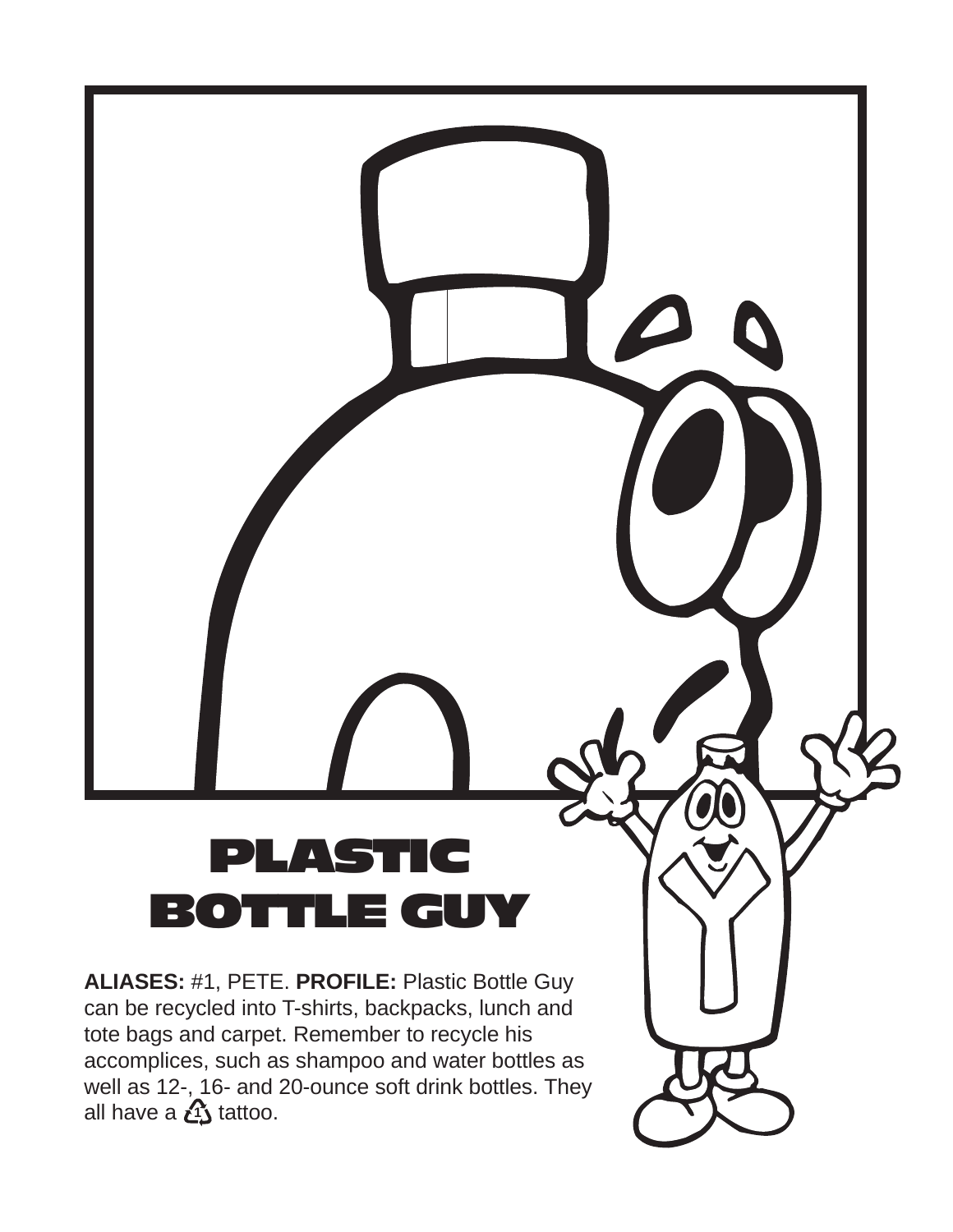#### TIRE GUY

**ALIAS:** Wheels. **PROFILE:** There are new ways for Tire Guy to hit the road. He can be made into new highways and secondary roads. He also can be made into exercise pads, walkways, garden soaker hoses and mouse pads. Tire Guy is easy to recycle, too. Turn him in when you buy a new one.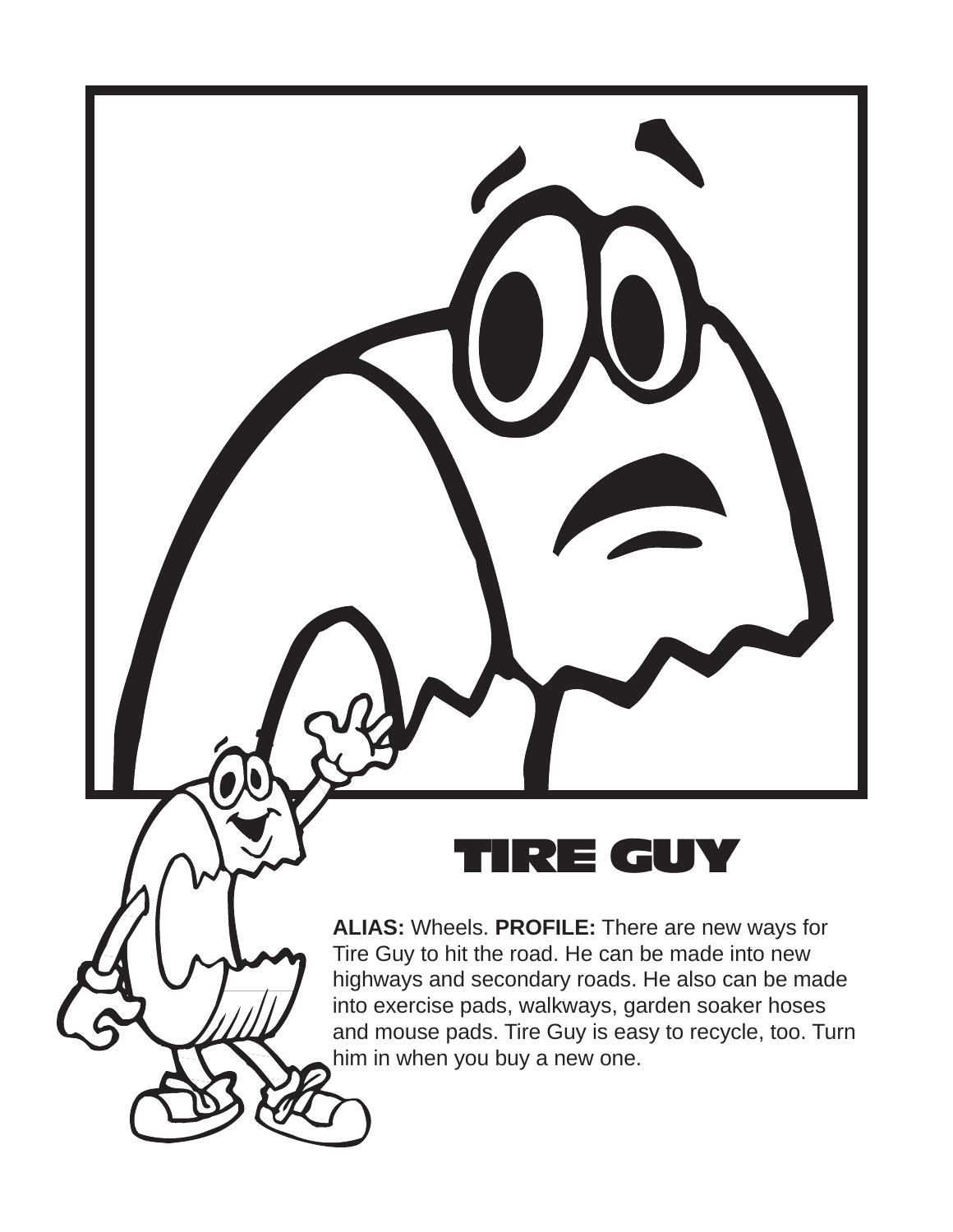

**ALIAS:** Ms. Glass. **PROFILE:** Dottie Bottle is a master of disguise. She frequently changes her colors and may appear in green, clear and brown. All colors are 100 percent recyclable. Glass never wears out – it can be recycled forever into new glass bottles and jars.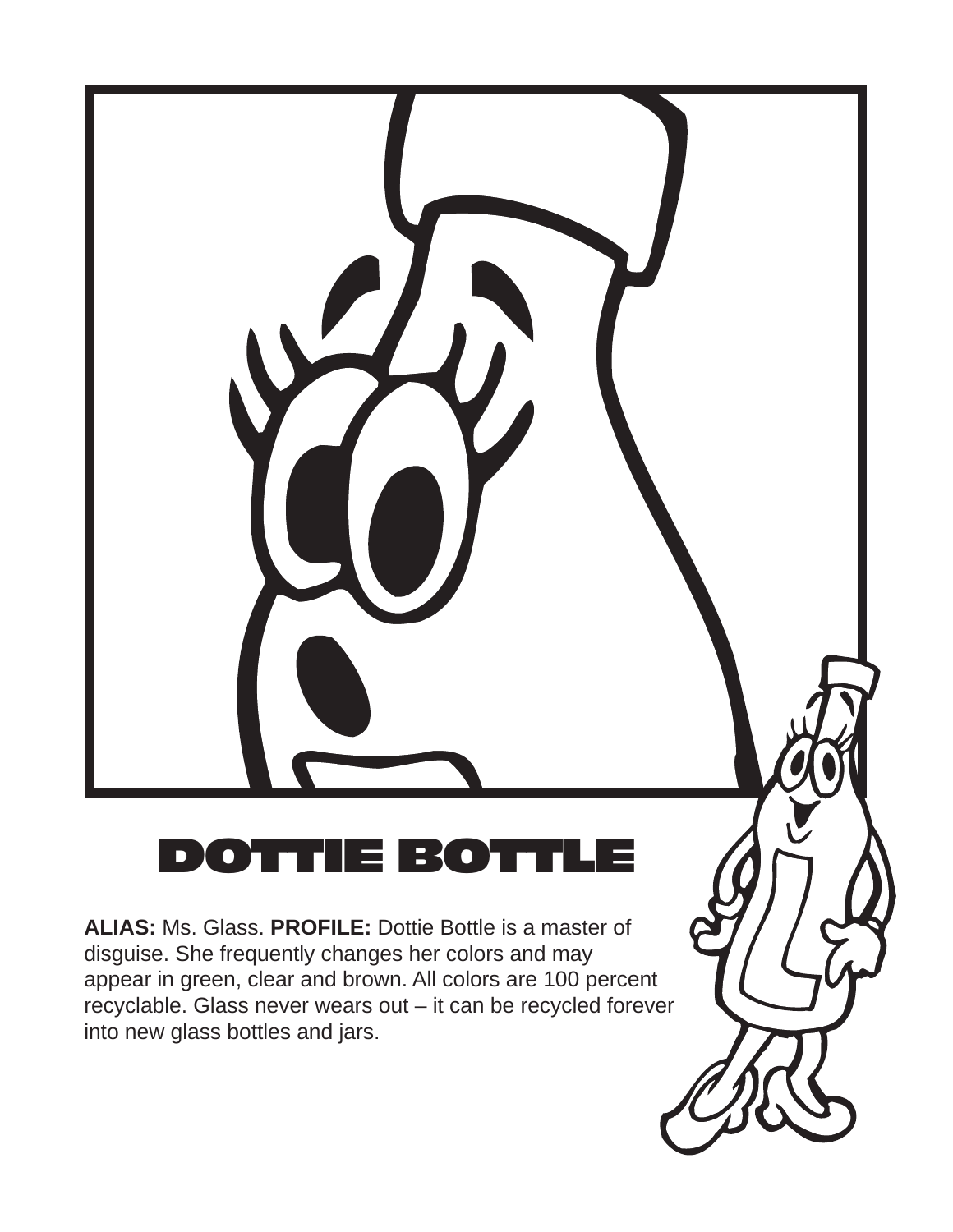

#### ALUMINUM CAN GUY

**ALIASES:** Can Man, The Six-Pack Kid. **PROFILE:** Aluminum Can Guy is one of the most wanted recyclables in the country. He is notorious for his quickness and "can-do" attitude. He can be recycled into a new aluminum can and be back on the store shelf within six weeks.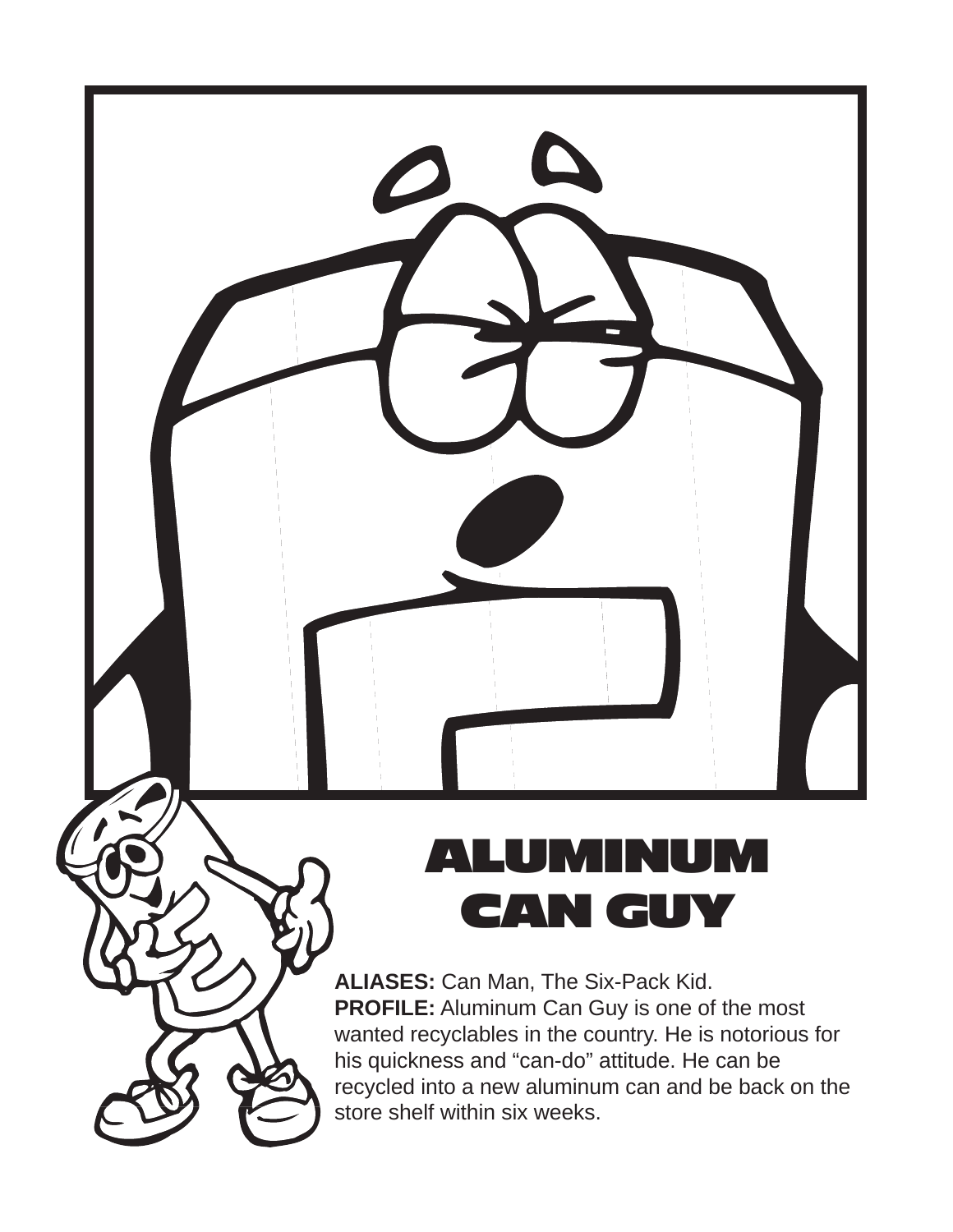

products, you're buying recycled.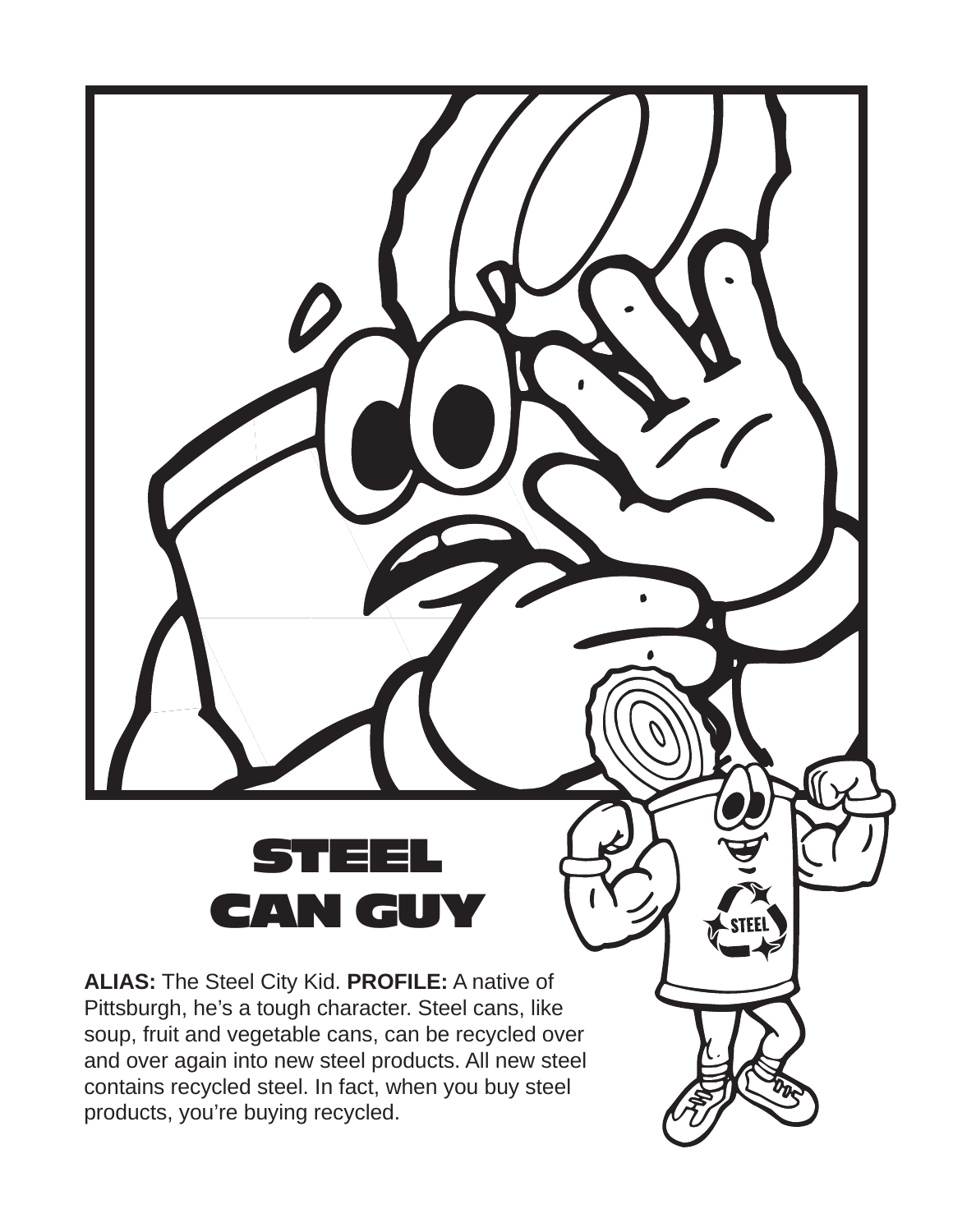# POST GUY

**ALIAS:** Leaf Brown. **PROFILE:** Compost Kid and his Scrap Food Gang are the most trouble when placed in a garbage can or bag. If placed in a compost bin at home, over time they make a rich soil amendment for gardens and flower beds.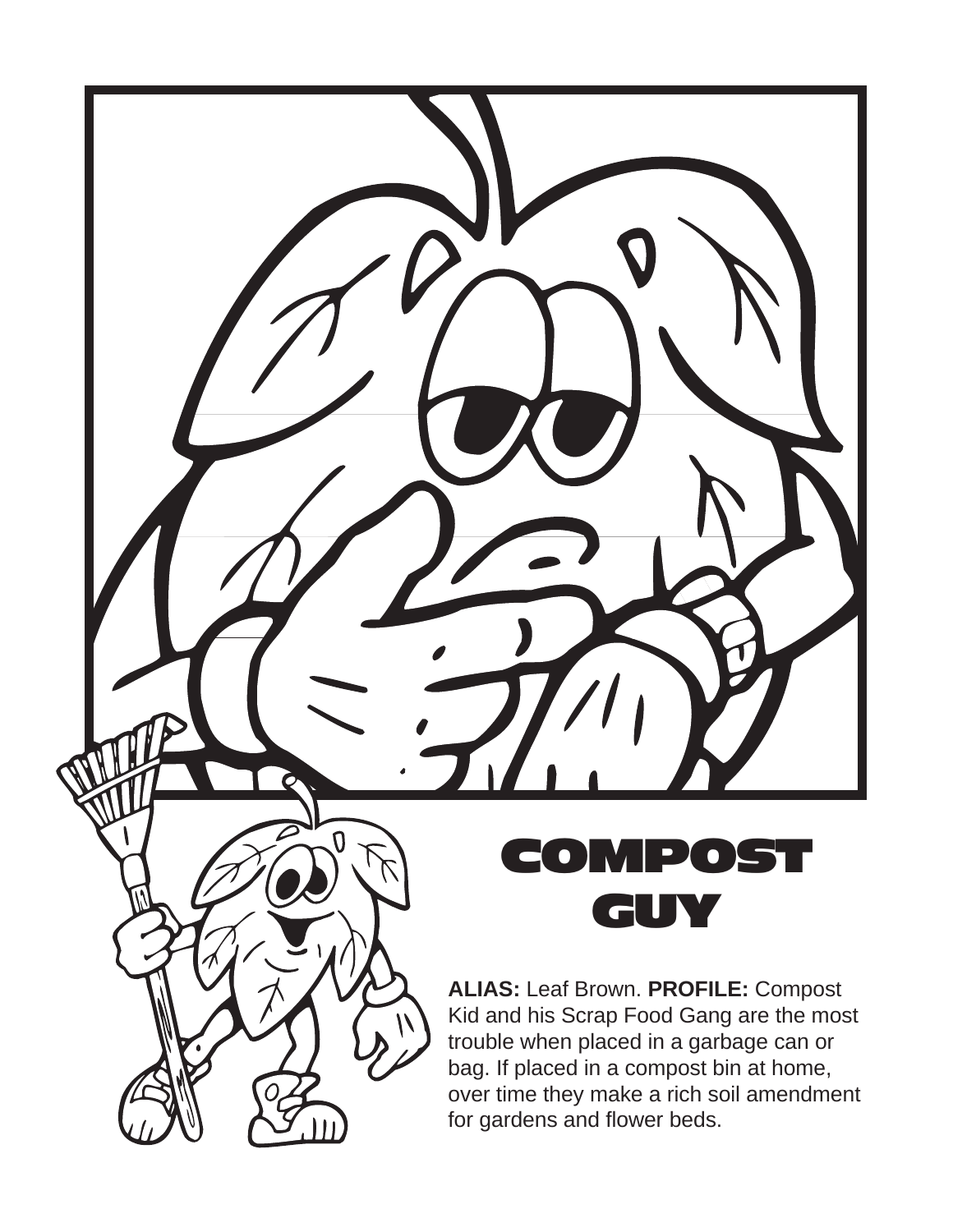# MOTOR OIL GUY

**ALIASES:** Slick, 10-W-30. **PROFILE:** If carelessly dumped, Motor Oil Guy poses a serious threat to aquatic life, wildlife and water supplies. Recycle your used oil, oil filters and oil bottles at collection sites across South Carolina.

 $\overline{\textsf{OR}}$   $\overline{\textsf{OII}}$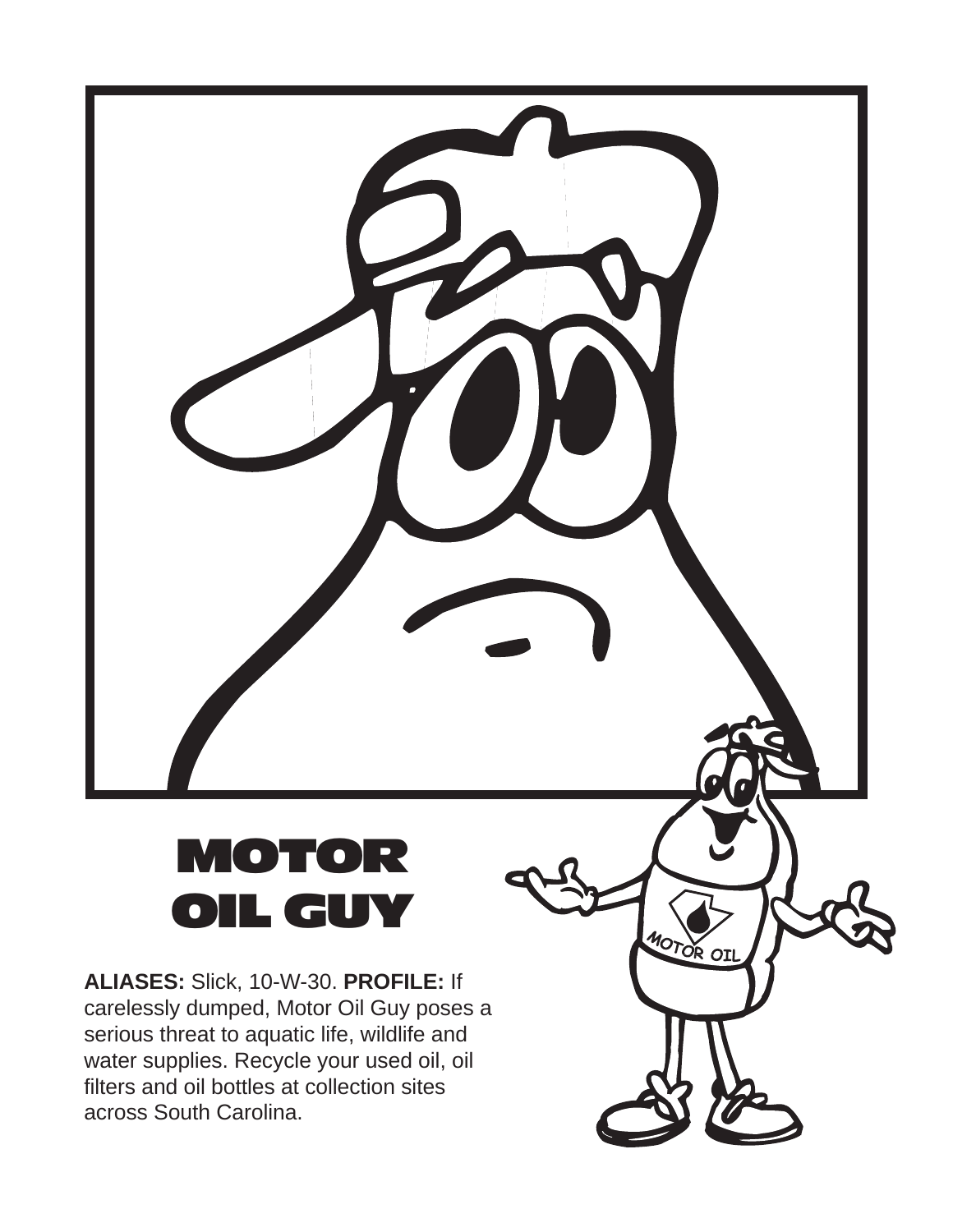

**E2** 

conserving energy. Turn off the lights, computer, TV and radio when leaving a room. Use energy-efficient bulbs. Use the sun's light, too – sit by a window to read.